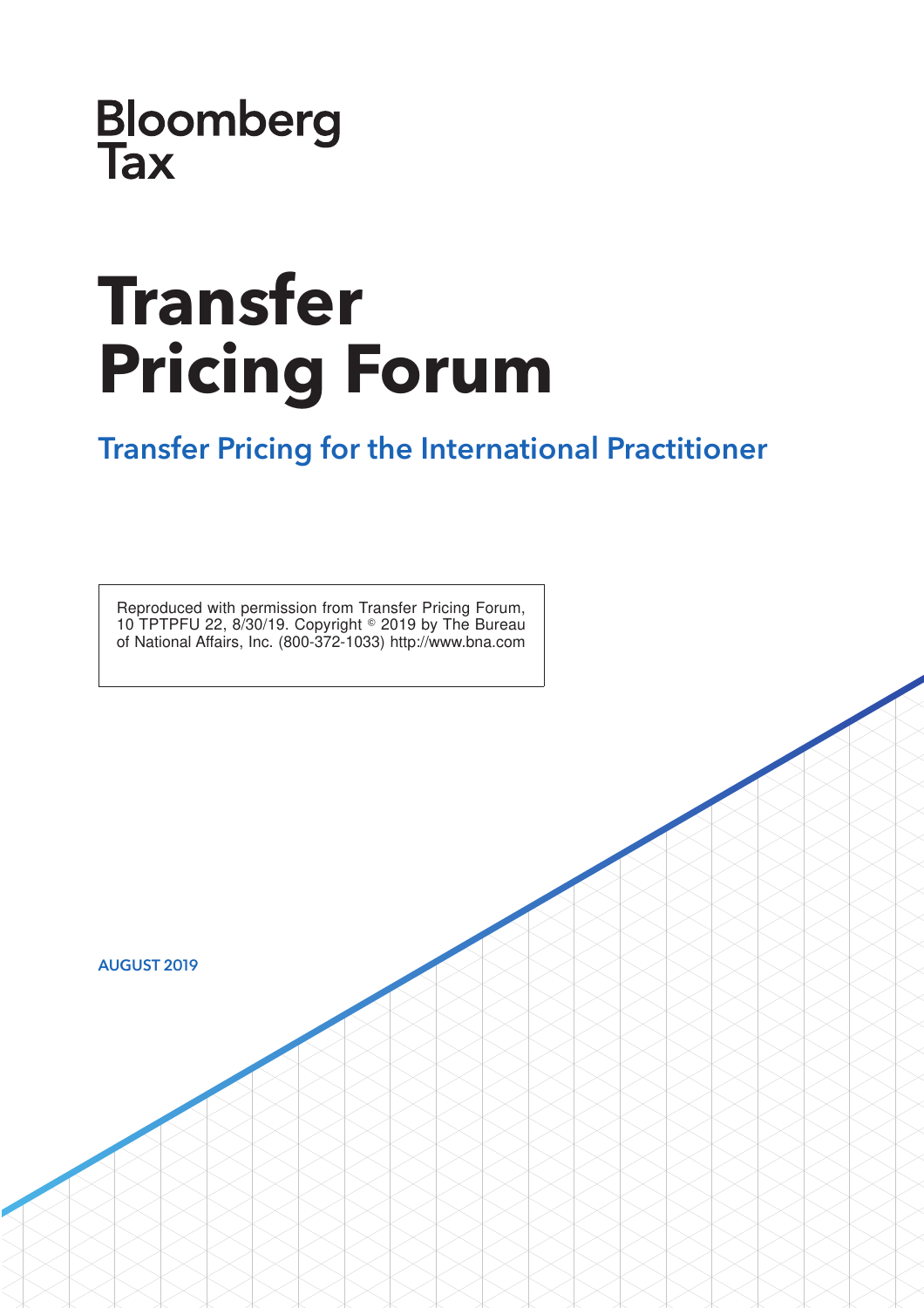## **France**

Julien Monsenego, Margot Lasserre, and Guillaume Madelpuech Delsol Avocats; NERA Economic Consulting

> **1. Please describe your jurisdiction's (i) preliminary discussions or consultations; (ii) proposed measures; and/or (iii) enacted legislation associated with the taxation of digital activities. The discussion should include income tax and/or value added tax measures. Is there an estimation of the tax revenues that would be collected as a result of the enactment of these measures?**

> After the EU State Members failed to reach a consensus on a European common tax on digital services (''DST''), and similarly there being no consensus reached yet at the OECD level, the French Finance Minister committed to introduce such a tax at the national level.

> The text was finally adopted by the French Parliament on July 11, 2019; and published on July 25, 2019. It will apply with retroactive effect from January 1, 2019.

> According to the impact assessment, the French DST is of a temporary nature and is to be cancelled as soon as new international principles are adopted. However, this is not a binding commitment, but merely a political stance at this stage, as there is no provision for the automatic cancellation of the French DST upon the reaching of an agreement on the EU directive or the OECD guidance.

> The French Parliament has however adopted an amendment according to which the French Government shall submit to Parliament, before September 30th of each year, a report on the negotiations conducted within the OECD and the EU. The report should emphasize the impact of the negotiations on the French DST, and indicate the potential date on which a new international mechanism could replace it.

> This amendment was designed to recall the temporary nature of the DST, while taking into account the difficulties under French law to make the withdrawal of the DST conditional upon the adoption of an international text that is not yet adopted.

> The DST is a 3% tax designed to apply to companies meeting the following three criteria: (i) they must pro

vide specific digital services, (ii) in France, (iii) generating a certain amount of turnover.

*(i) Material criterion (digital services under the scope)* Falling within the DST scope are the following services:

- Digital intermediation services, i.e. the provision of a digital interface to enable users of platforms to interact with each other in order to exchange goods or services (including marketplaces). An amendment adopted recently by the second legislative chamber has specified that the tax focuses on digital platforms and market places remunerated by a commission fee in exchange for the interaction enabled between users.
- Services aimed at placing targeted advertisements on a digital interface. The impact assessment emphasizes the importance of the ''targeted'' dimension of the advertising: ''*those services must allow advertisers to place an ad on a website, depending on the individual data of the user consulting the said website*''.
- The resale and management of personal data for advertising purposes.

In contrast, some services are expressly excluded from the DST scope, i.e., the provision of content on a platform, communication and payment services, as well as some regulated financial services and services provided between companies of the same taxpayer group.

We are expecting more details on these exclusions, and how to separate for example, marketplace activities within the DST scope and direct sales from a website, which should be excluded from the DST scope. This could be provided in the law or in administrative tax guidelines to be published later this year.

*(ii) Territorial criterion (provision of services in France)*

The criterion to determine whether a digital service is provided in France is not linked to the location of the company providing the services, as the DST precisely aims at taxing profits that are not covered by existing tax rules. The DST territorial criterion rather depends on the type of service provided:

- An intermediation service is considered to be provided in France when one of the users of the platform is located in France or has an account opened from France;
- A targeted advertising service is deemed to be located in France if the website displaying the targeted ad is consulted from France;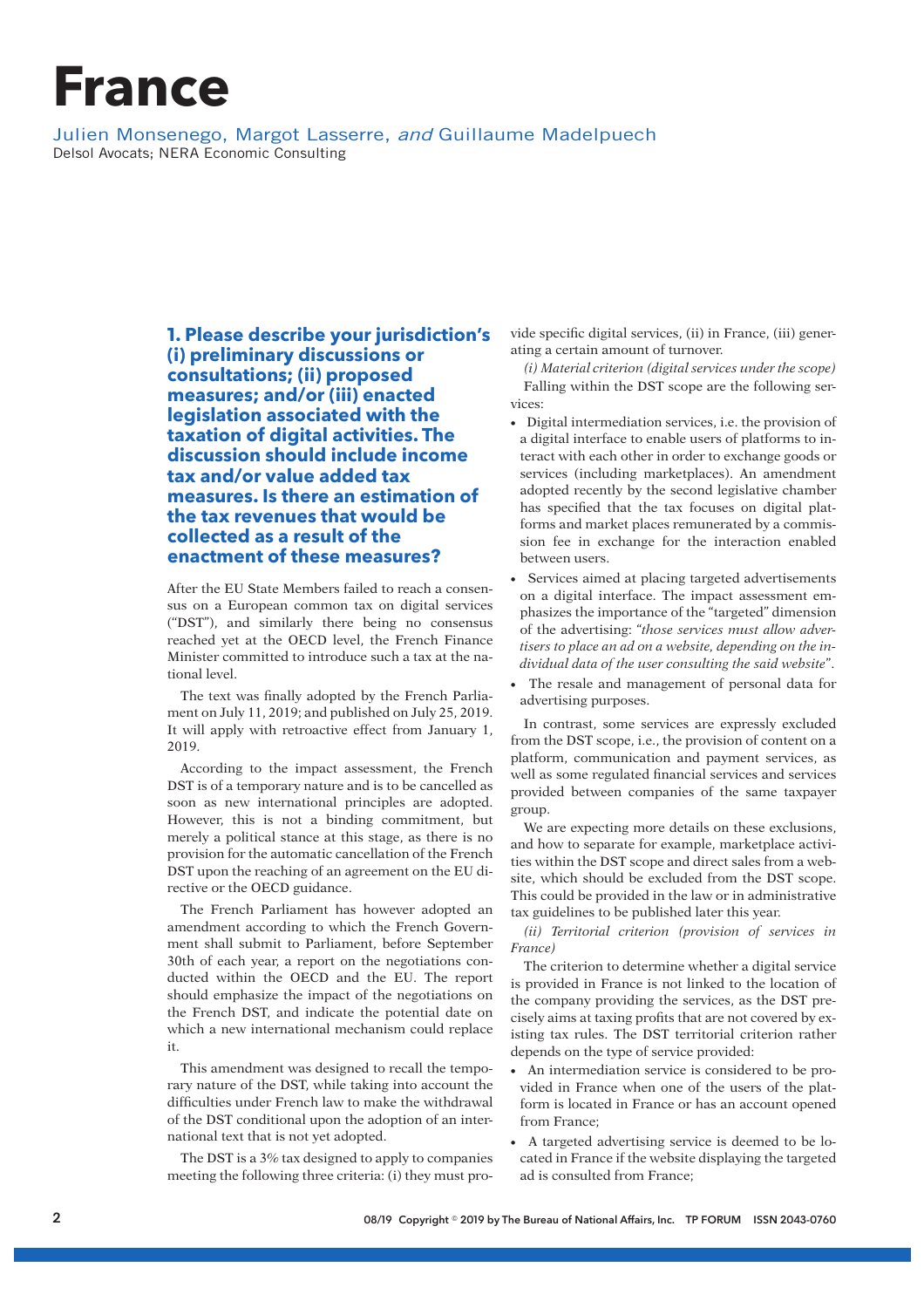• The sale of user data is considered to occur in France if the data is collected from a user located in France.

The way the user data will be tracked and disclosed for DST purposes is also a key aspect which requires clarification at this stage.

#### *(iii) Quantitative criterion (turnover thresholds)*

Two thresholds have to be reached for the DST to apply. Companies must have a ''digital turnover'' (i.e. a turnover generated by services falling under the scope of the DST) exceeding:

- EUR 750M worldwide, at consolidated group level, and
- EUR 25M in France.

According to the French government, the said tax should generate approximately 400 million euros of income for the French State per year.

### **2. What challenges has your jurisdiction faced in the (i) development; (ii) implementation; and/or (iii) tax audit of measures related to the taxation of the digitalized economy? What has been the reaction of multinational enterprises (MNEs) to any of these unilateral measures?**

As in many other countries, traditional vehicles used by the French Tax Authorities – such as the permanent establishment (''PE'') concept - appear to be unfit to tax the profits arising from the digital economy.

This was recently evidenced by a decision rendered by the Paris Administrative Court of Appeal (*CAA Paris, 25 April 2019, Google Ireland, n°17PA03065 to 3069*), in which the Court confirmed that Google Ireland had no PE in France as a result of activities performed by Google France, in particular because Google France was not able to contract in the name of Google Ireland. Therefore, Google Ireland was not liable for various French corporate taxes levied for the period from 2005 to 2010.

However, this decision was rendered under the previous PE definition, which has since evolved under the influence of the BEPS project. In adopting the OECD multilateral instrument (MLI), France adopted the broadest definition of the PE concept, notably, an extension of the dependent agent definition. France will now characterize a PE not only in case of conclusion of contract in the name of a foreign enterprise, but also ''*when a person habitually [. . .] plays the principal role leading to the conclusion of contracts*'', which implies that it is no longer necessary for the dependent agent to conclude the contract to characterize a PE.

Alongside this OECD initiative, and after the failure of the EU project to introduce a digital tax, the French Finance Minister committed to levy such a tax at the national level as from January 1, 2019. Hence the establishment of the tax event at the end of each civil year in the draft bill, to allow the DST to apply retroactively from the beginning of 2019.

Some MNEs likely to fall under the DST scope have raised concerns about the measures. In particular, it is difficult for some MNEs to determine among all the activities they were performing, which ones fell under the DST scope.

This difficulty was partially solved by the French Parliament which adopted amendments providing clarifications about the definition of taxable activities. For example, it provided a definition of ancillary services to be included in the DST scope, along with the express exclusion of logistics services marketed by companies providing a numeric interface for the provision of goods.

Another useful amendment excluded from the DST scope the provision of a digital interface when the provider is remunerated by users' subscriptions. This clarification is of importance as it ensures that the tax focuses on income sourced from the use of data of French users, and as a result that the DST merely applies to intermediation platforms and marketplaces remunerated by a commission fee in exchange for the interaction enabled between web users.

As to the risk of challenges to the DST, since it would be implemented in France as of January 1, 2019, these challenges, through future claims or litigations, could come in early 2020.

In particular, it could be questioned whether the DST should apply when a tax treaty exists, as it could be deemed to be of a similar nature as corporate income tax. Also, such a tax could be deemed by the Court of Justice of the European Union (CJEU) as a disguised and prohibited restriction, as in practice it will primarily apply to foreign companies, which would result in an unjustified difference in the treatment between local companies and foreign companies. Finally, even if the French DST has been designed as an indirect tax like VAT (to avoid the above-referenced tax treaty restriction), it could be considered that this qualification is artificial and indeed leads to a double taxation of the same turnover.

Speaking of double taxation, this risk could also result from the fact that the DST is being levied on the turnover of a company instead of its profits, implying that some income could be taxed twice. It could also result from the territoriality rule, according to which the intermediation service is taxable in France if the transaction induced by the intermediation involves a user located in France. Indeed, if the country in which the other user is located provides for the same rule, the same transaction could be taxed twice.

**3. (a) In light of the proposed guidance outlined in the OECD's Public Consultation Document, Addressing the Tax Challenges of the Digitalisation of the Economy, what do you perceive are the key advantages of the i) profit split approach or the ii) fractional apportionment approach in tackling the challenges of the digitalization of the economy? (b) What are the challenges that you see, in practice, when applying these approaches considering the existing transfer pricing framework (e.g., feasibility of splitting profits between routine and non-routine, and then isolating those profits derived from a subset of marketing intangibles; reliability of the use of ''place of sales,'' ''number of employees,'' or other factors to spread the profit among jurisdictions; necessary information that should be available to taxpayers and tax administrations)?**

Understanding how legal entities contribute to the value creation of a Group is an extremely difficult undertaking. This difficulty is increased if the Group operates a digitalized business model. It is further amplified if additional factors, external to the Group (e.g. user contribution) are to be taken into account.